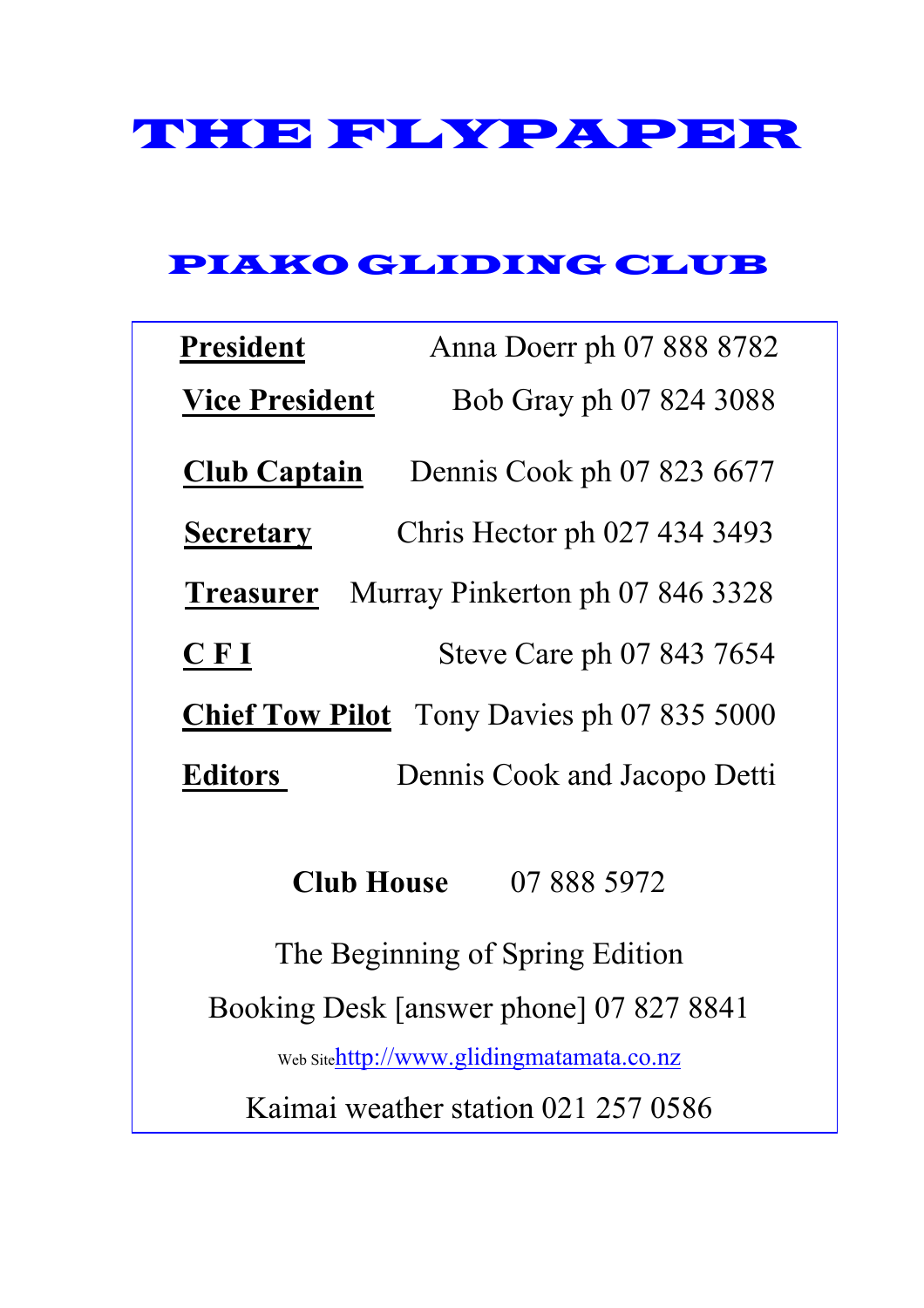### **From the Presidential Cockpit**

… and winter is almost gone?

Well, it is not quite as cold any longer, some flowers and shrubs are pointing to the fact that spring is not that far away any longer, and today it looks as if there are some thermals about – too bad its not a weekend flying day!!

What an awesome dinner – BIG thanks to the organisers Bill and Jan, and Allan certainly provided some great food. Wasn't it fascinating to hear first hand what level of organisation, planning, and support a world record attempt truly requires? Thanks Doug for also letting us gain some insights into flying and living in Argentina. Thanks to everybody who turned up and thus had contributed to the evening, it was a great turn out.

Coming up is the AGM – please try and make an effort to come, I'm sure we'll have some interesting discussions. This year we will also award the trophies at the AGM, and will be able to celebrate a few successes this way. The bar will be open afterwards. So, don't forget, Saturday 20/8/2005 at the club house, 16:00 (4.00pm) as per our web-page.

Not a lot else flying wise has happened in the two months since the last flypaper, no 'big' flights, everybody is just quietly getting themselves and their glider and instruments ready for the summer.

We have an oxygen course coming up shortly, and a few people are having a renewed look at their high altitude gear. We did not have many of the really strong ridge or wave days this winter, but I'm sure they will still come. So, make sure you get to learn or refresh your high altitude knowledge.

Have you seen the impressive signs from the gliding club around the airfield? One or two are still coming, and they will hopefully attract more visitors and make it easier for them, once they are at the airfield, to find their way. Even though the weather was not the best, quite a few people are coming to try gliding, some are also coming back for a second or third look – may be we can convince some of them to come back even more often?

Looking forward to a good season

See you at the airfield

*Anna*

# **Don't Forget AGM and Prize Giving Saturday 20<sup>th</sup> August At the Clubrooms at 4:00 PM**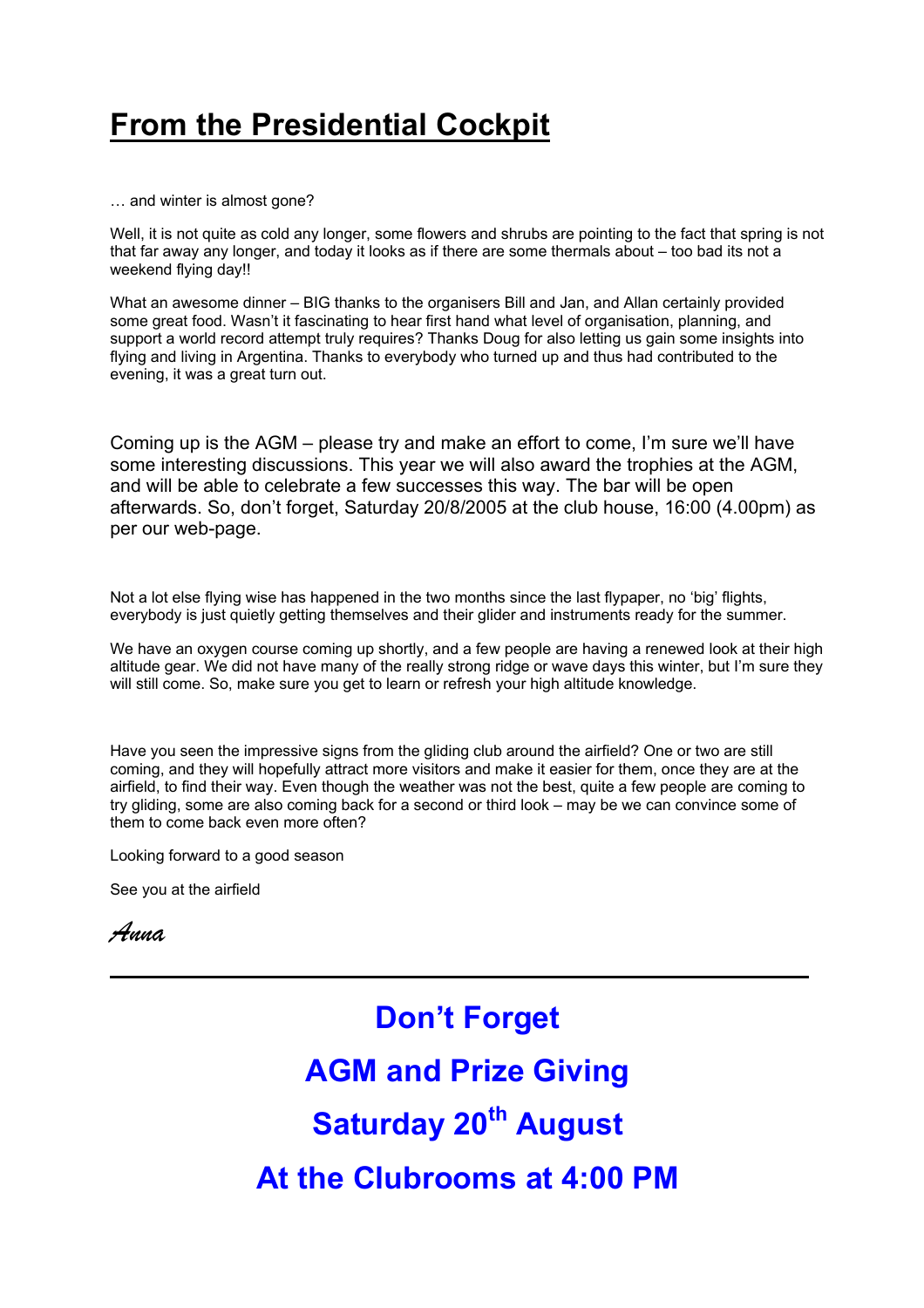# **C F I Bits n Pieces**

**AWIB** - The airfield now has a working AWIB and it needs to be set by the first users of the airfield each day. It also needs to be switched off by the last user at the end of each day and if we change runways, it has to be reset.

It is located in the council kitchen in the ablution block area. It needs to be switched on at the wall and the switch on the radio needs to be turned on as well.

You can listen in on the AWIB by turning to 118.8 and clicking your transmit button 4 times within 5 seconds.

**OXYGEN COURSE –** For those who are interested this will be held Friday 19<sup>th</sup> Sept at 7-30pm at MSC. Julian will present and assisted by Steve.

**RIDGE FLYING –** This is a time of year when we do a lot of ridge flying. Please remember to be cautious and observant, particularly if you are not overly current. This time of year the weather can change quickly and you need to be one step ahead all the time. Students please note and use the ridgeflying syllabus in the caravan to get your rating.

**MBZ -** In a recent Vector magazine article, there was comment that a lot of pilots are just using their two-letter registration when making MBZ calls. We need to be making our full registration known i.e. Golf Papa Kilo, Golf November India etc.

**INCIDENTS –** None to report!!!! It's great to see and goes to show, the effect of everyone being observant to ensure we adhere to safe practices and procedures. Lets keep it up.

**DATABASE –** Trevor has been doing a great job and the eventual goal is to have an almost automated system. One thing that has come to light is the medical for instructors and passenger rated pilots, needs to be aligned to your date of birth. It will become a hidden field, but if you don't too uncomfortable disclosing it, please let Trevor or myself know.

**PASSENGER/INSTRUCTOR RATINGS –** These need to be renewed every 2 years and your Log Book must to be endorsed as such by Julian or me. It is probable it will involve a check flight, so the best time to renew it is during the BFR.

At the same time, I am very keen for more of our QGP pilots to have passenger ratings. It helps to introduce new members and encourages our existing members make full use of the clubs facilities.

**INSTRUCTOR RATINGS -** The same situation applies for instructor ratings. For those that are not on the roster you may think it is a Life Time rating (but that only means you don't have to go through the whole instructor training syllabus again) To take up a passenger you need to have had your instructors rating renewal endorsed in your log book within the last 2 years, or get a passenger rating.

**CROSSCOUNTRY COMPETITION –** Starts second Saturday in October. The time to start getting interested and making noises is now, not a week before the event, particularly if you want a club glider. I am hoping that this will become a real feature for our club in time to come and I know that Tauranga are very keen.

Safe Flying

*Steve*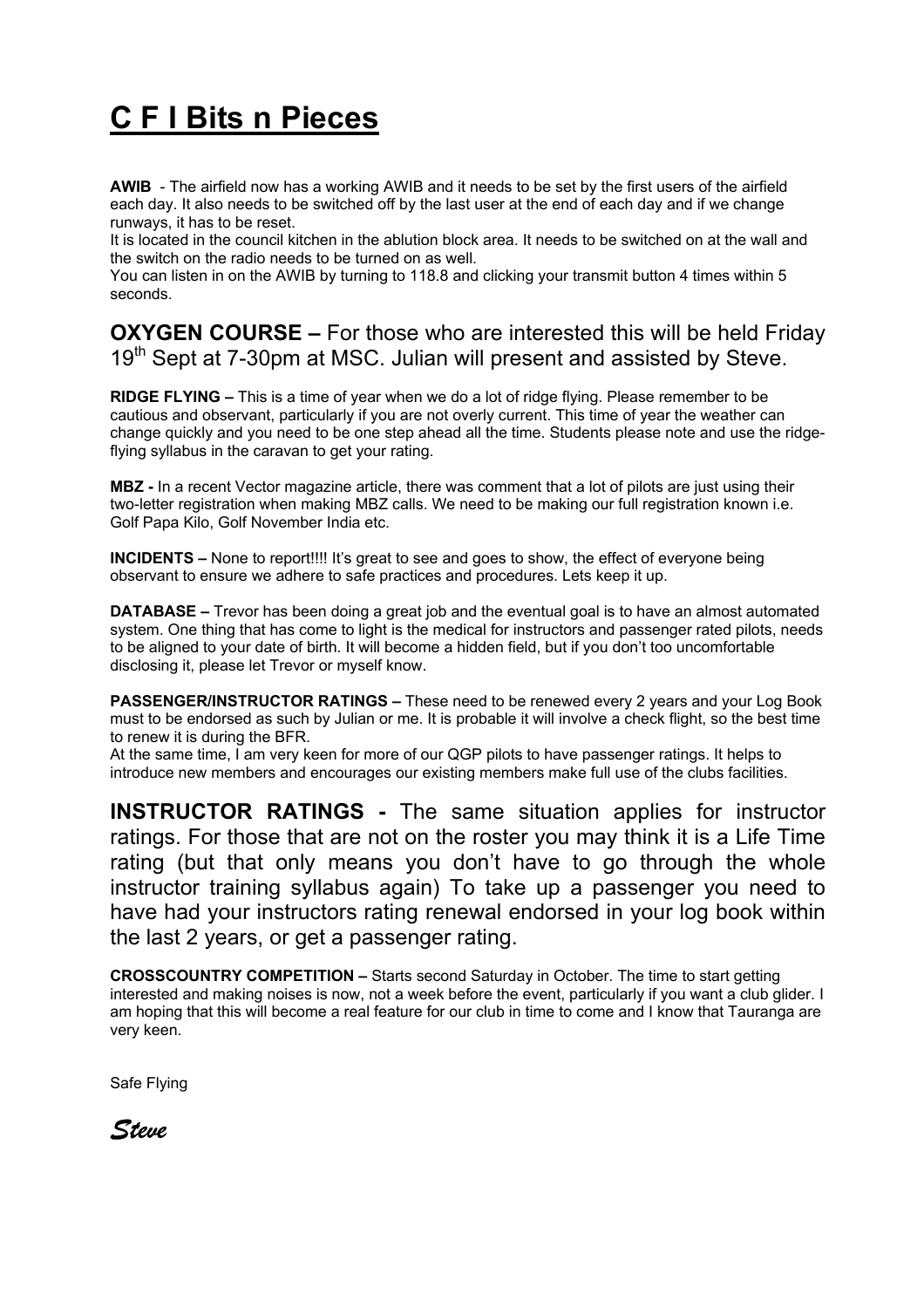# **Treasurer's Report**

Hi,

This is the treasurer's busiest time of year with my  $5<sup>th</sup>$  AGM on Saturday I'm trying to get the accounts up to date and ready for presentation. The committee has already had the preview and with a few minor tweaks they (the accounts) will be ready.

The accounts seem to get a little easier each year but still cause a few late nights for Kathryn and me trying to make some sense of them. I am very lucky to have married an accountant!

This year my flying has slowed down a lot. My employee of 10 years service left and as the motor trade isn't quite as busy as it used to be I am not going to replace him. Unfortunately I have had my Wednesday gliding fix wings clipped! We are still in the process of building a new home so any spare time I used to have is gone. Also I hit the big 40 in June, so what a year! I have thankfully been able to delegate some of my treasurer workload, here's how…

Dennis Cook, club captain has taken over the membership list which was one of those nasty jobs that I used to put aside until I really had to do it (i.e. reconcile for the year end).

Bill Mace now includes purchasing all the soft drinks and chips as part of the bar job. I used to enjoy the shopping at Gilmore's, but once again there is no time for that.

Bob Gray has been processing all the timesheets since early this year. The daily flying sheet goes to Les who banks it, the sheet then goes to Bob and he adds up the glider hours and BZA tow charges then tries to decipher the rest, then sends me an Excel spreadsheet breakdown, so I can nearly put it straight into the income cashbook.

Les still does most of the banking, I still bank the subs, the voucher sales and the other miscellaneous stuff.

Thanks guys, I really needed your help this year. See you at the AGM.

Bring your cheque books as the subs will be set on the night and will be due for payment immediately.

#### *Murray*

#### **Experiencing Easterly Wave**

Saturday 16<sup>th</sup> July saw an overcast day with low atmospheric pressure but with one redeemable feature….an easterly prevailing wind. Runway one zero was quite an inhospitable place to be; it was cold, under a grey sky and windy. With hind sight: all the ingredients for a remarkable flight!

As is quite often the case for the time of year there was only a few people present at the launch point and even fewer gliders, just the Puchacz Papa-Charlie and the PW6 Papa-Kilo. Having launched only three flights by 1500 hours I thought it was pretty much the end of the gliding day with only a BFR still to fly. As our small gathering stood defining the finer points of a successful BFR, a long and quite low looking Roll Cloud formed along the western flank of the Kaimai ridge.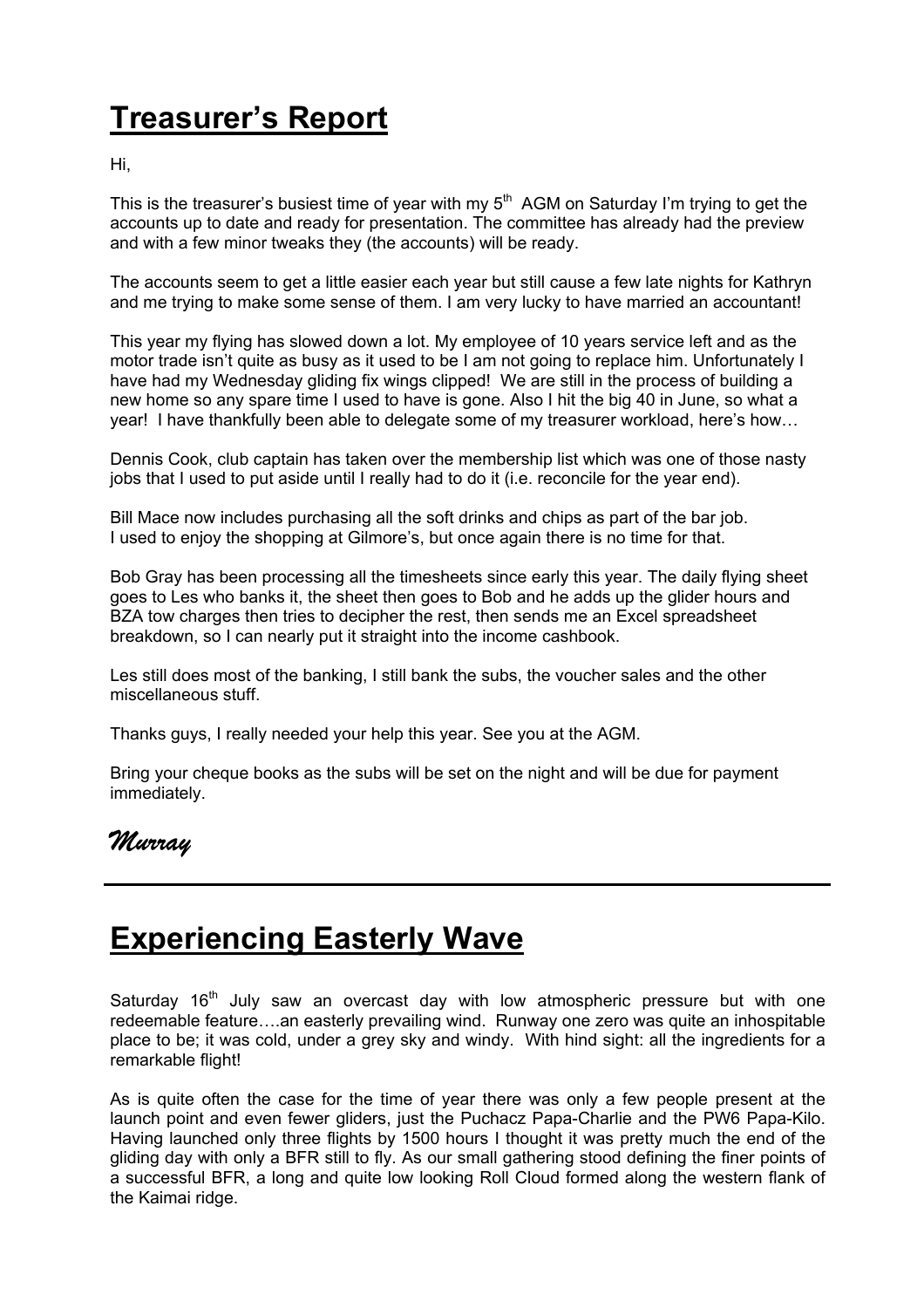We watched Dennis and Steve depart behind the Pawnee. They headed out to the northeast aiming to tow through the rotor and into the upward moving air of the primary wave. Although visible to the naked eye, Cameron Wine and my self watched their progress through binoculars whilst vectoring Allan Eccles to their visual whereabouts. Suddenly, after seeing the Puchacz release from aero-tow I saw the most amazing spectacle: nature's wind borne energy. The Puchacz whilst flying straight and level just appeared to rocket upwards. Strangely, with reference to the Kaimai's, it seemed to climb with a nose down attitude. Almost simultaneously the VHF was heard and, along with PC's position report, Dennis added quite nonchalantly that they were climbing at over 20 kts!

By now the Pawnee was back on the ground and Tony Davis had described the aero-tow through the rotor as "rough". Allan, whose glider Cameron and I had earlier helped pack into his trailer, offered to share a flight into the wave flying Papa-Kilo. Cameron declined, so what could I say? I'd never flown in wave before, only ever experiencing the pressure wave on the windward side of the Kaimai's during south westerlies. Having not flown from the rear cockpit, I opted for that seat making this flight a two fold new experience.

We towed just into the rotor of the primary wave to a height of 3000 feet. After releasing Allan pitched down and we flew through turbulent air at about 70 kts reaching the far side of the rotor for the loss of 1000 feet. Suddenly the vario chirped out and you could feel the inertia of the glider lifting as the vario ran out of increments at 10 kts up! There was a huge amount of moisture in the air and the lenticular cloud had a distinct swirl of vapor under its leading edge. Allan handed over control and within no time we leveled off at 6300 feet.

We were now flying with 25% air brake open and a slight nose down attitude at about 60 kts IAS to maintain straight and level flight….just amazing! The view along the Föhn-gap was distinct and relatively narrow with the beautiful pattern of the Cap cloud streaming off the leeward side of the Kaimais and vaporizing as it was drawn downwards. Looking to the North, the primary and secondary clouds converged adjacent to Mt Te Aroha. To the South they trailed off to the contours of the Mamaku hills. It was remarkable to see just how much the profile of the ridge affected the cloud shape and hence the pattern of the wave. The secondary wave looked altogether more defined and even. Perhaps there was some damping influence in the standing wave as it transits from its source?

We dumped a lot of height by way of steep turns and Allan taking control demonstrated how you can thermal up the leading edge of the wave. Next I was shown how to point into wind and maintain position whilst riding up in the wave and staying in the lift of rising air. The ascent rate was just incredible! Within no time we repeatedly climbed and descended to and from our ceiling of 6500 feet. As this was primarily a demonstration flight and our profile consisted of rapid ascents and descents, we chose to stay out of controlled air-space. This avoided repeated entry and exit clearances from ATC. However, I'm quite sure there was much more height available should we have wanted it.

After racing between Te Aroha and just south of Te Poi for a little over an hour we decided to head back to the airfield. Allan offered two options; either over or under the wave cloud. We chose to go over. There was a lot of sink and Allen advised to cross quickly and at right angles to the wave until we gained the lift of the secondary wave. This put our position as over head Matamata town-ship, here we banked right and flew NNW back to the airfield. The culmination of the flight was an air-brake open spiral dive from just over 6000 feet to join at circuit height.

What a blast, I can't thank Allan enough! This was probably the best circumstances to obtain some familiarization with wave flying from Matamata; easterlies and with a very experienced pilot as P1.

*Dominic Stevens.*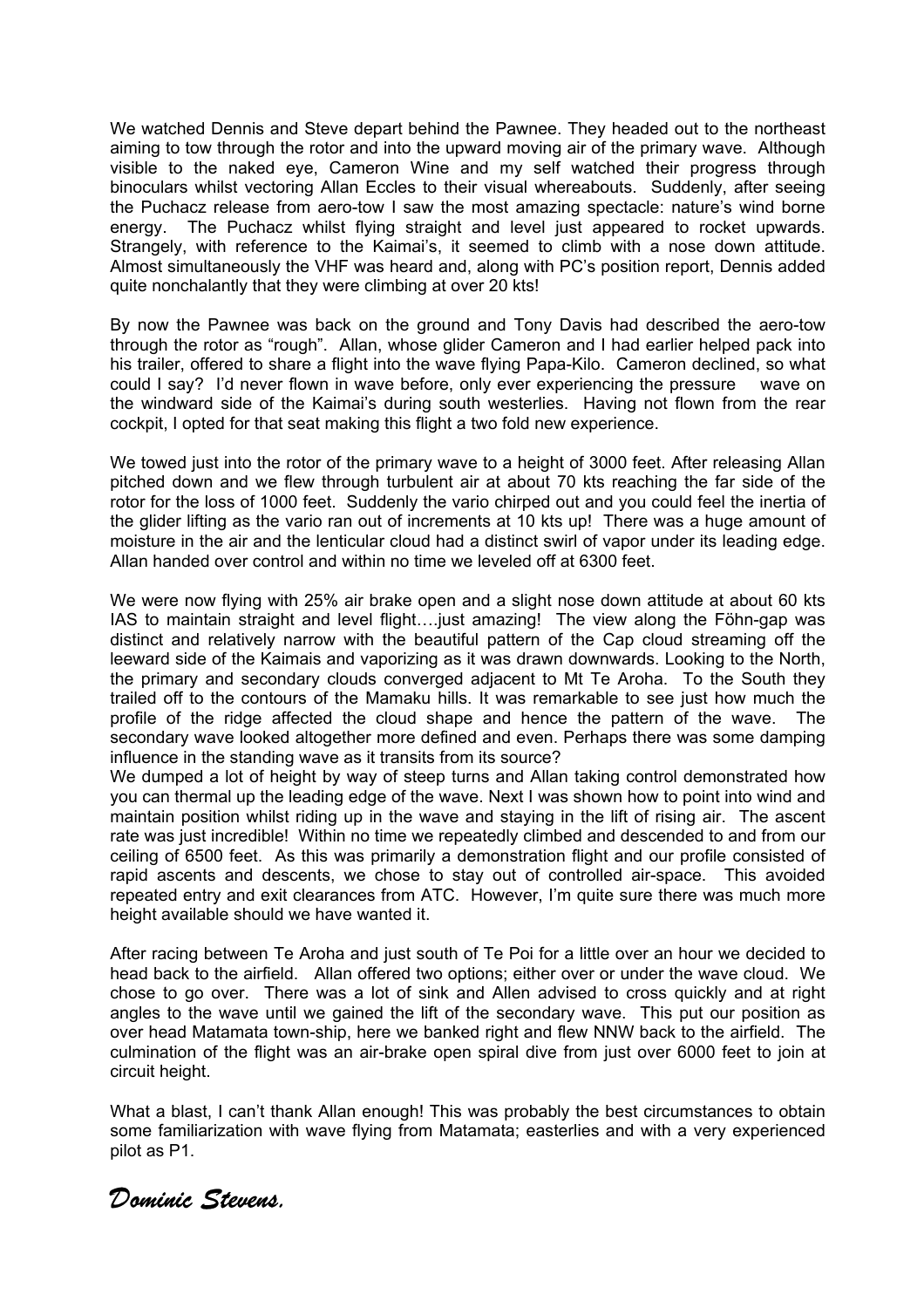### **In Memory of a Friend**

Last week a friend passed away. Les Chitty was with our club only briefly, but he made a lasting impression on those of us who got to know him.

Les and his wife Audrey were on holiday from England, and arrived at Piako to watch their nephew take his Christmas present trial flight. Les thought this looked like so much fun he had to give it a try. The next day he was back with his Temporary Logbook in hand!

Les was not a natural glider pilot, but at the tender young age of 68 he was determined to become one! Les and Audrey extended their vacation twice in order to continue the fun, then returned home to England where Les joined Lasham and went solo the day after his 70<sup>th</sup> birthday (it rained the day before didn't it!).

Over the years Julie and I kept in contact with Les and Audrey and learned of his progress each phone call an enthusiastic rendition of the latest exploits from solo, to first landout and cross country.

Our thoughts now are with Audrey following Les' passing away, but I will always remember Les and his passion for gliding.

#### *Trevor Atkins*

#### **Accounting for Airfields**

Here's the next instalment of info on the progress being made with respect to funding the airfield's operations.

Firstly following on from the last update, hangar reps/ owners will now have received their bills for increased ground lease costs - but no information was sent out at the same time (as we had requested). Also, due to the "systems" not all hangar owners received an invoice – so if you didn't - keep waiting and one should arrive shortly.

We have asked that more notice is given to the hangar reps of any meetings etc – as they are merely the contact for others who share the hangar. This was a major concern to many who were not informed of the recent meeting called by Council. We have also tried to make the point to Council that the hangar reps are not the only Club users of the airfield!

Notwithstanding all that – where are we up to

On the  $9<sup>th</sup>$  the Council staff held another meeting at Matamata, to discuss the matters they had raised in their discussion paper (ie as previously circulated to you). I had collated the comments from the Committee, Soaring Centre and individuals who made comments to me and passed these on to the Council as being an outline of our concerns/ statements at this point in time.

At the meeting, we didn't get past talking about the funding philosophy. Basically the Council wishes to have a policy which reflects the following diagramme: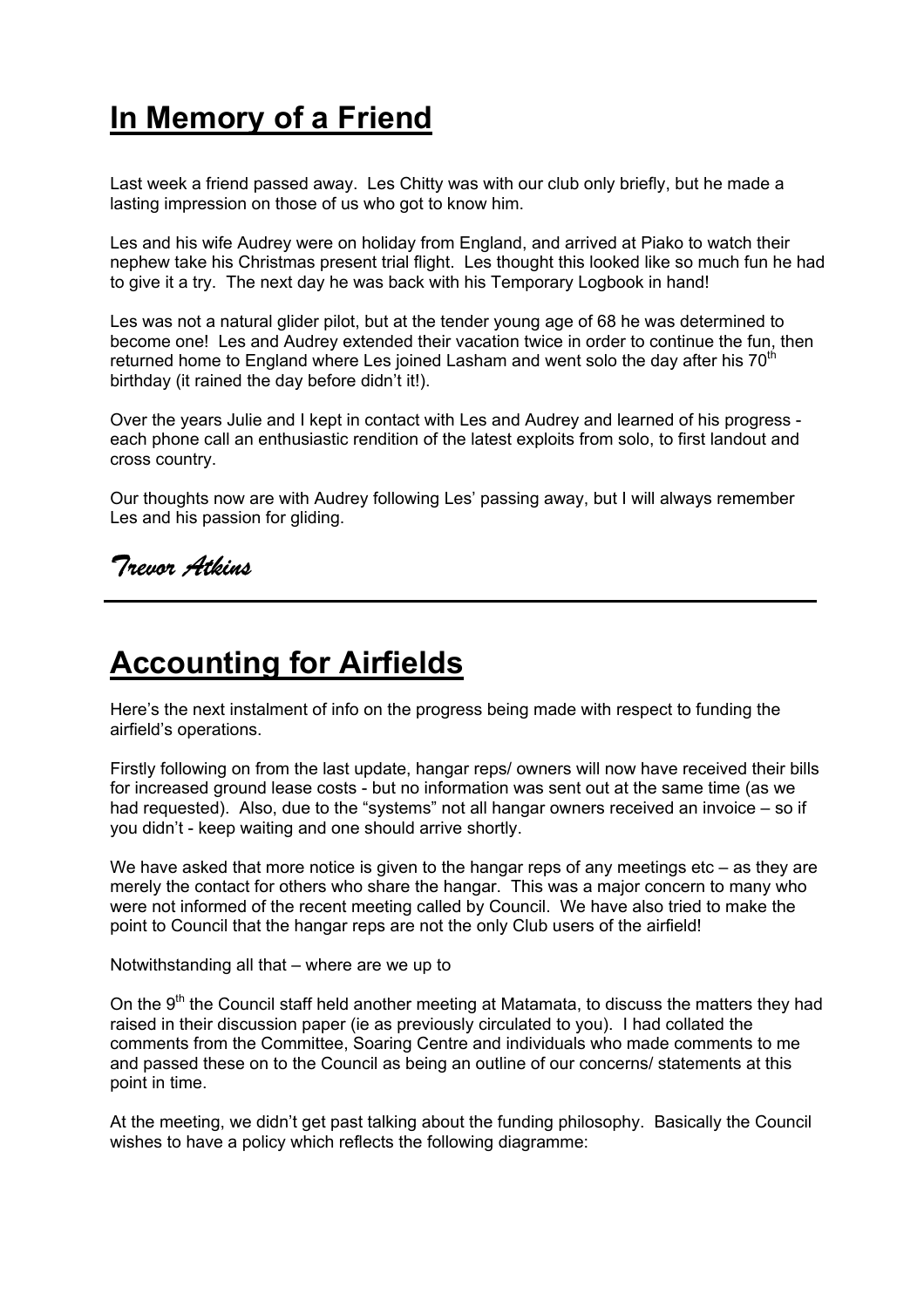The circle represents the Total funding budget for the airfield

That budget will be spent in 3 areas – operating expenses; renewals (funded by depreciation) and future development of the airfield.



#### **Where to from here?**

Staff were going to confirm the funding spread with Council and then once confirmed the users will need to agree on the appropriate apportionment between categories listed under the 30% contribution part of the circle.

If you want to know more – please give Ralph or myself a ring and have a chat.

**Cheers** 

#### *Robin*

PGC's rep on the Airfield Users Committee (AUC)

*Ralph* Soaring Centre rep on the Airfield Users Committee (AUC)

## **Don't Forget**

#### **AGM and Prize Giving**

**Saturday 20<sup>th</sup> August** 

**At the Clubrooms at 4:00 PM**